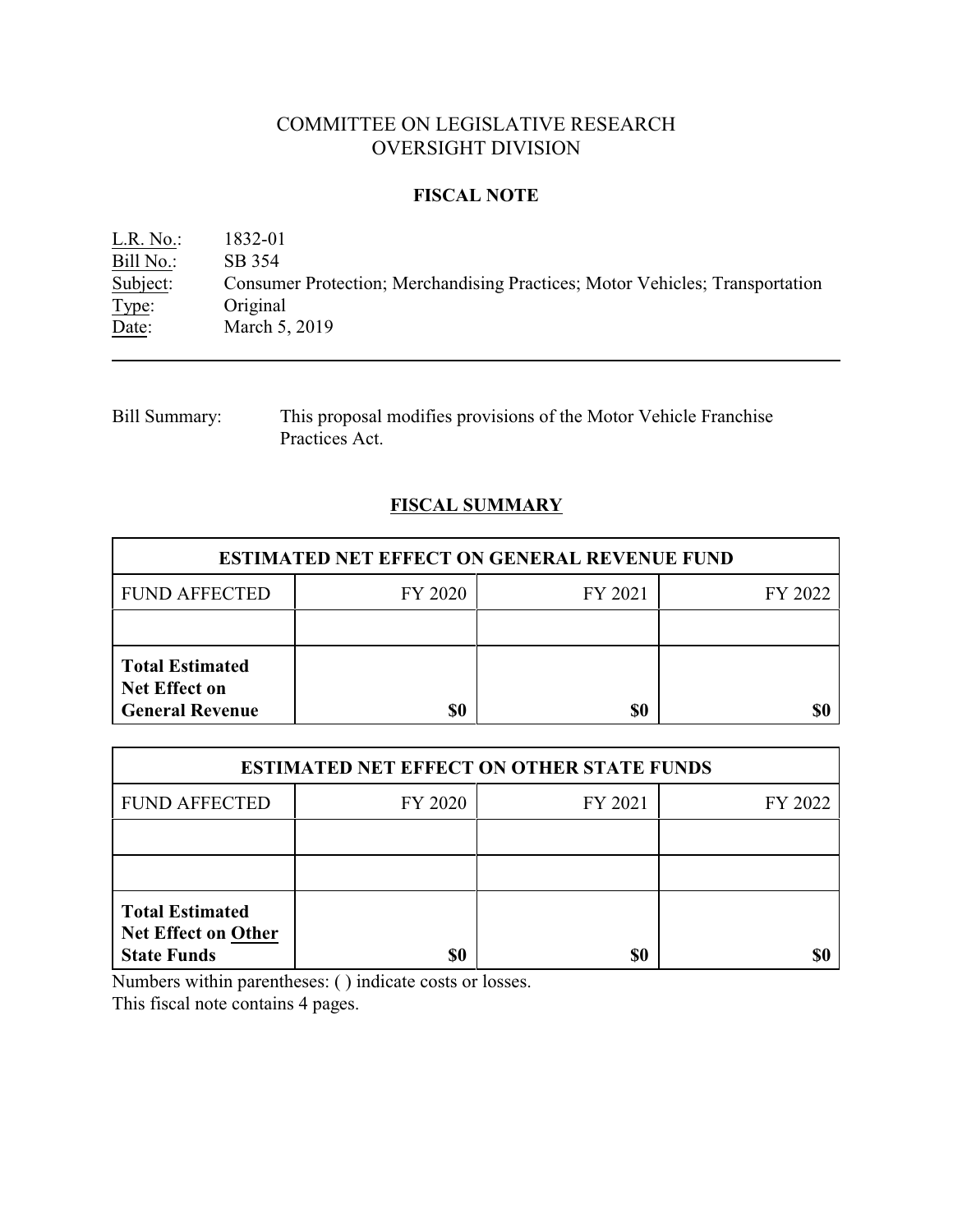L.R. No. 1832-01 Bill No. SB 354 Page 2 of 4 March 5, 2019

| <b>ESTIMATED NET EFFECT ON FEDERAL FUNDS</b>                        |         |         |         |  |
|---------------------------------------------------------------------|---------|---------|---------|--|
| <b>FUND AFFECTED</b>                                                | FY 2020 | FY 2021 | FY 2022 |  |
|                                                                     |         |         |         |  |
|                                                                     |         |         |         |  |
| <b>Total Estimated</b><br>Net Effect on All<br><b>Federal Funds</b> | \$0     | \$0     |         |  |

| <b>ESTIMATED NET EFFECT ON FULL TIME EQUIVALENT (FTE)</b>    |         |         |         |  |
|--------------------------------------------------------------|---------|---------|---------|--|
| <b>FUND AFFECTED</b>                                         | FY 2020 | FY 2021 | FY 2022 |  |
|                                                              |         |         |         |  |
|                                                              |         |         |         |  |
| <b>Total Estimated</b><br><b>Net Effect on</b><br><b>FTE</b> |         |         |         |  |

 $\Box$  Estimated Net Effect (expenditures or reduced revenues) expected to exceed \$100,000 in any of the three fiscal years after implementation of the act.

| <b>ESTIMATED NET EFFECT ON LOCAL FUNDS</b> |         |         |         |  |
|--------------------------------------------|---------|---------|---------|--|
| <b>FUND AFFECTED</b>                       | FY 2020 | FY 2021 | FY 2022 |  |
| <b>Local Government</b>                    | \$0     | \$0     | \$0     |  |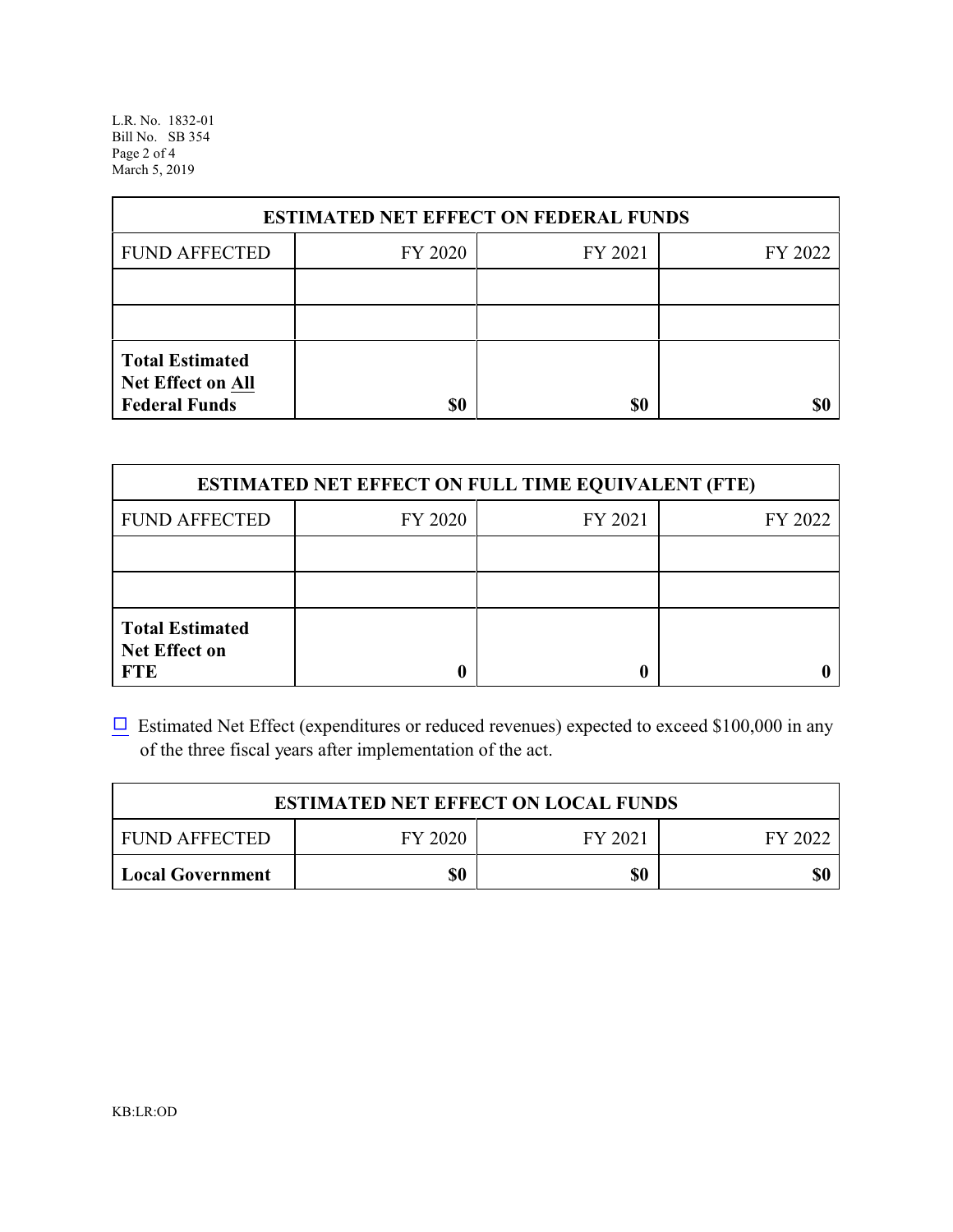L.R. No. 1832-01 Bill No. SB 354 Page 3 of 4 March 5, 2019

### **FISCAL ANALYSIS**

### ASSUMPTION

Officials from the **Department of Transportation**, **Department of Revenue** and **Attorney General's Office** each assume the proposal will have no fiscal impact on their respective organizations.

**Oversight** notes that the agencies mentioned above have stated the proposal would not have a direct fiscal impact on their organization. Oversight does not have any information to the contrary. Therefore, Oversight will reflect a zero impact on the fiscal note for these agencies.

| FISCAL IMPACT - State Government | FY 2020<br>$(10 \text{ Mo.})$ | FY 2021    | FY 2022    |
|----------------------------------|-------------------------------|------------|------------|
|                                  | <u>\$0</u>                    | <u>\$0</u> | <u>\$0</u> |
| FISCAL IMPACT - Local Government | FY 2020<br>$(10 \text{ Mo.})$ | FY 2021    | FY 2022    |
|                                  | <u>\$0</u>                    | <u>\$0</u> | <u>\$0</u> |

## FISCAL IMPACT - Small Business

Small business franchisees may be impacted by this proposal.

#### FISCAL DESCRIPTION

The proposed legislation appears to have no direct fiscal impact.

This legislation is not federally mandated, would not duplicate any other program and would not require additional capital improvements or rental space.